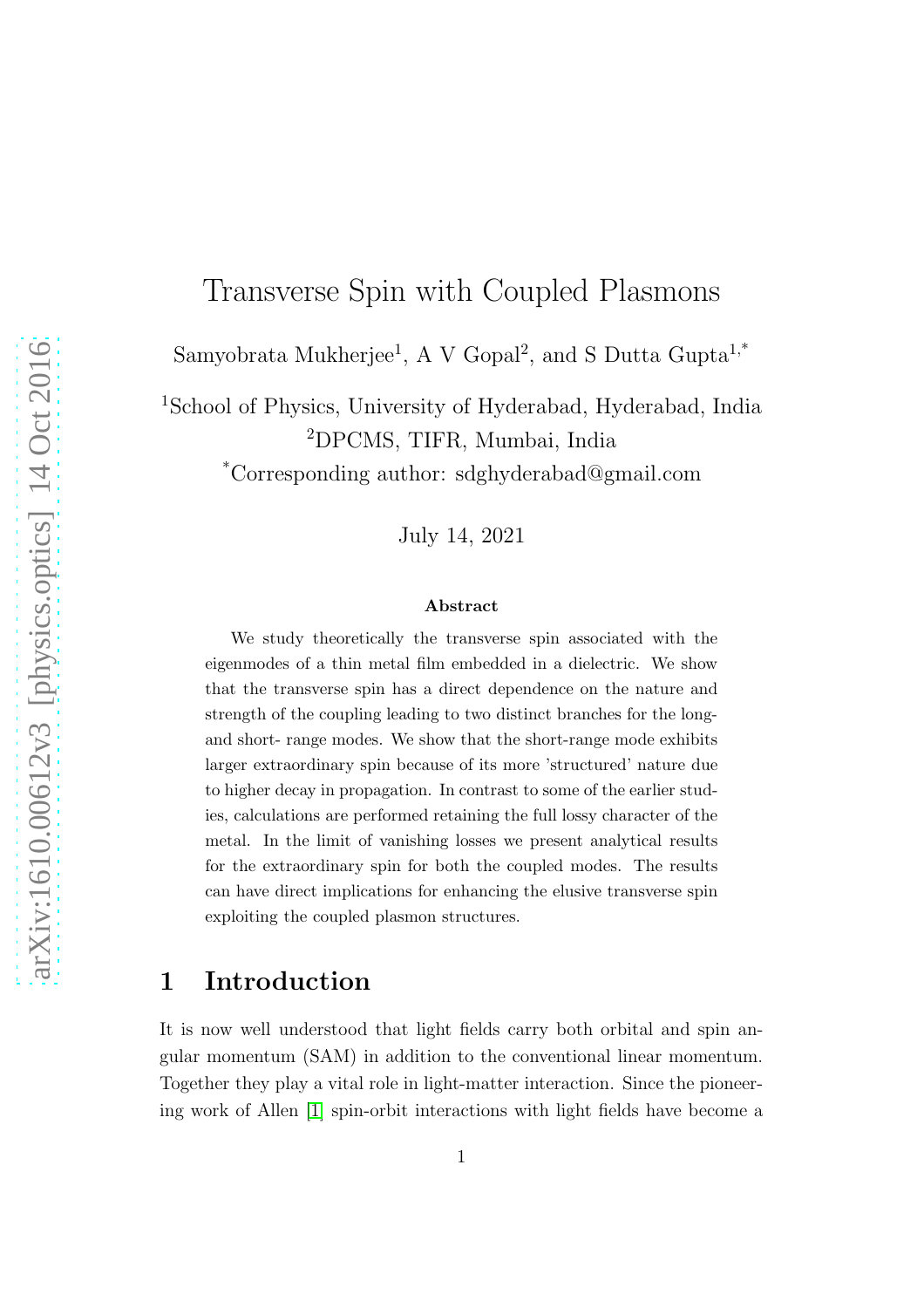popular area of research [\[2,](#page-12-1) [3,](#page-13-0) [4,](#page-13-1) [5,](#page-13-2) [6\]](#page-13-3). Recent investigations have revealed that structured light can exhibit an unusual transverse (perpendicular to propagation vector) SAM, which is independent of the helicity [\[7,](#page-13-4) [8\]](#page-13-5). These extraordinary features can be probed in the evanescent fields of, say, surface plasmons at dielectric-metal interfaces [\[9\]](#page-13-6), and can result in the optical spin-momentum locking [\[3,](#page-13-0) [5,](#page-13-2) [7,](#page-13-4) [10,](#page-13-7) [11,](#page-13-8) [12\]](#page-13-9). The extraordinary SAM, first introduced by Belinfante [\[13\]](#page-13-10) has been labelled as a virtual (elusive) entity, since it has negligible effect on dipolar particles. Recent studies on optical currents embodied by the Poynting vector have shown that the current consists of contributions of both the orbital and the spin momentum [\[14,](#page-13-11) [15\]](#page-13-12). Moreover, the transverse SAM was shown to be proportional to  $Im (\mathbf{E}^* \times \mathbf{E}).$ For structured fields, finite longitudinal component of the fields (as in the case of surface plasmons) leading to a polarization ellipse in the plane of incidence is the source of the transverse spin momentum. Of late, there have been several investigations into Belinfante's "elusive" transverse spin [\[13\]](#page-13-10) in the context of structured light fields. It is now understood that this transverse spin can be both helicity dependent [\[16\]](#page-13-13) as well as helicity independent [\[9\]](#page-13-6). Multiple schemes have been proposed to probe the manifestation of this transverse spin [\[7,](#page-13-4) [9,](#page-13-6) [10,](#page-13-7) [17,](#page-13-14) [18,](#page-13-15) [19\]](#page-13-16) in order to gain better insight into the phenomenon. There have also been reports of both direct and indirect experimental detection of this transverse spin [\[8,](#page-13-5) [16\]](#page-13-13). The direct measurement [\[16\]](#page-13-13) measured the torque on a nano-cantilever and the value measured was of the order of femtonewton. The miniscule nature of the quantity being measured makes it imperative to search for a means of enhancing this quantity. A recent study has shown that it is possible to exploit coherent perfect absorption [\[20,](#page-13-17) [21,](#page-14-0) [22,](#page-14-1) [23\]](#page-14-2) mediated mode enhancement in a gap plasmon structure in order to enhance transverse spin [\[24\]](#page-14-3). In another study the localized plasmons and the Mie resonances were shown to be effective tools to enhance the transverse spin [\[25\]](#page-14-4). However, there are no studies as yet on the most elementary form of coupled plasmons as in a thin metallic film.

In this paper we focus our attention on the eigenmodes of a thin metallic film and calculate the transverse spin for both the long and short range modes. Note that the coupled modes of a thin film has been the subject of extensive research for past several decades and the field enhancement as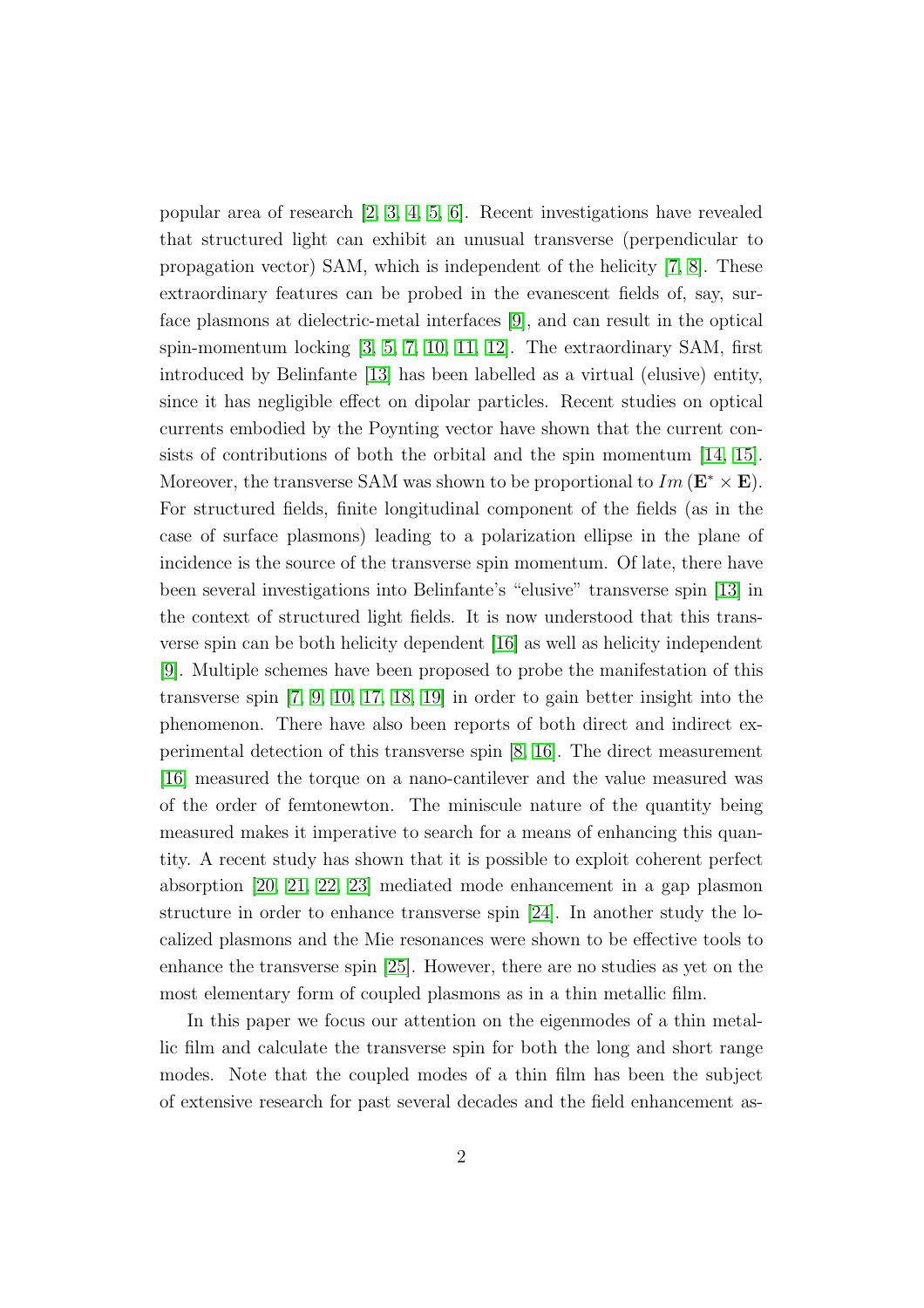sociated with the long range mode has been identified as an effective tool to enhance the nonlinear optical effects [\[26,](#page-14-5) [27,](#page-14-6) [28,](#page-14-7) [29\]](#page-14-8). We show that for sufficient coupling the transverse spin splits into short range and long range branches. One may expect larger transverse spin due to larger local field enhancement for the long range mode. Contrary to this expectation, the transverse spin exhibited by the short range mode is shown to be larger than that of the long range one. This is ascribed to the more structured (with larger decay) nature for the short range mode. Our study thus reveals the importance of having structured fields for enhancing the transverse spin.

The structure of the paper is as follows. In section 2 we present a brief description of the system and formulate the problem. Following [\[30\]](#page-14-9) we present a simple matrix method to calculate the dispersion characteristics and the eigenmodes of the structure and use them to calculate the transverse spin. Section 3 contains the results of the numerical calculations retaining the losses in the metal film. In contrast, in most of the existing studies intrinsic losses in the metal are ignored [\[7,](#page-13-4) [9\]](#page-13-6). We show distinct branches for the transverse spin corresponding to the bifurcation of the dispersion results. In section 4, we present closed-form expressions for the transverse spin for both the branches of the coupled modes ignoring the losses in the metal in order to gain theoretical insight. Major findings of this paper are summarized in the conclusion.

### 2 Formulation of the Problem

Consider the simplest possible structure supporting coupled surface plasmons, as in the early work of Sarid [\[26,](#page-14-5) [30,](#page-14-9) [31\]](#page-14-10) (see figure [1\)](#page-3-0). It comprises of a thin metal film with dielectric constant  $\epsilon_m$  of thickness d placed in a dielectric with dielectric constant  $\epsilon_t$ . The structure is symmetric about the  $x - y$ plane and we exploit this symmetry to simplify our calculations considering only the positive  $z$  half-space. Since surface plasmons can be excited only by TM polarised waves, we write the magnetic field inside the metal as

<span id="page-2-0"></span>
$$
\sqrt{\mu_0} H_{my} = \sqrt{\mu_0} A_0 \left( e^{ik_m z} \pm e^{-ik_m z} \right) e^{ik_x x} . \tag{1}
$$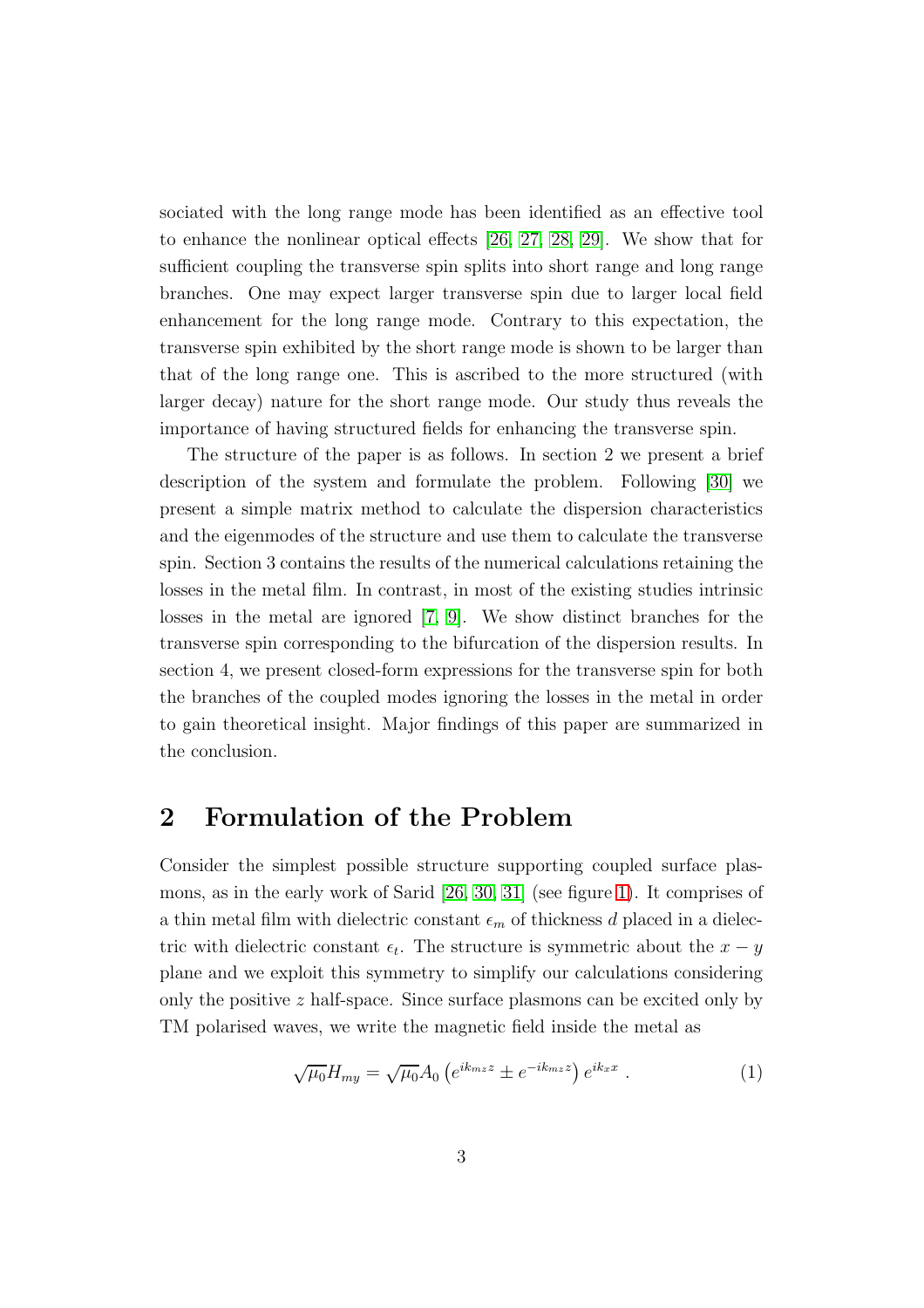

<span id="page-3-0"></span>Figure 1: Schematic view of the geometry under consideration. We exploit the symmetry and consider only the right half of the structure.

where  $A_0$  is the amplitude of the magnetic field in the metal,  $k_{mz} = i\sqrt{k_x^2 - k_0^2\epsilon_m} =$  $i\bar{k}_{mz}$ . One can arrive at similar equations for the fields in ambient dielectric where the z-component of the wave vector  $k_{tz} = i\sqrt{k_x^2 - k_0^2 \epsilon_t} = i\bar{k}_{tz}$ . Note that we have put the z- component of the wave vectors in a form to highlight the evanescent character of the waves in both metal and the dielectric. Recall that we are looking at an eigenproblem where there are no external excitations and we are posing the question when the eigenmodes can exist and can propagate along x axis with a given z spatial profile localized near the film. The upper and lower signs in eq. [\(1\)](#page-2-0) are for the symmetric and the antisymmetric modes, respectively. Here the symmetry is decided by the even-odd character of the magnetic spatial field distribution  $H_y$  about the  $z = 0$  plane. Later we will refer to these modes as long-range and short range ones, judging by their propagation losses (imaginary part of  $k_x$ ). Using Maxwell's equations, we can calculate the field  $E_{mx}$  as follows

$$
\sqrt{\epsilon_0} E_{mx} = p_{mz} \sqrt{\mu_0} A_0 \left( e^{ik_{mz}z} \mp e^{-ik_{mz}z} \right) e^{ik_x x} , \qquad (2)
$$

Making use of the transfer matrices [\[30\]](#page-14-9), we can relate the tangential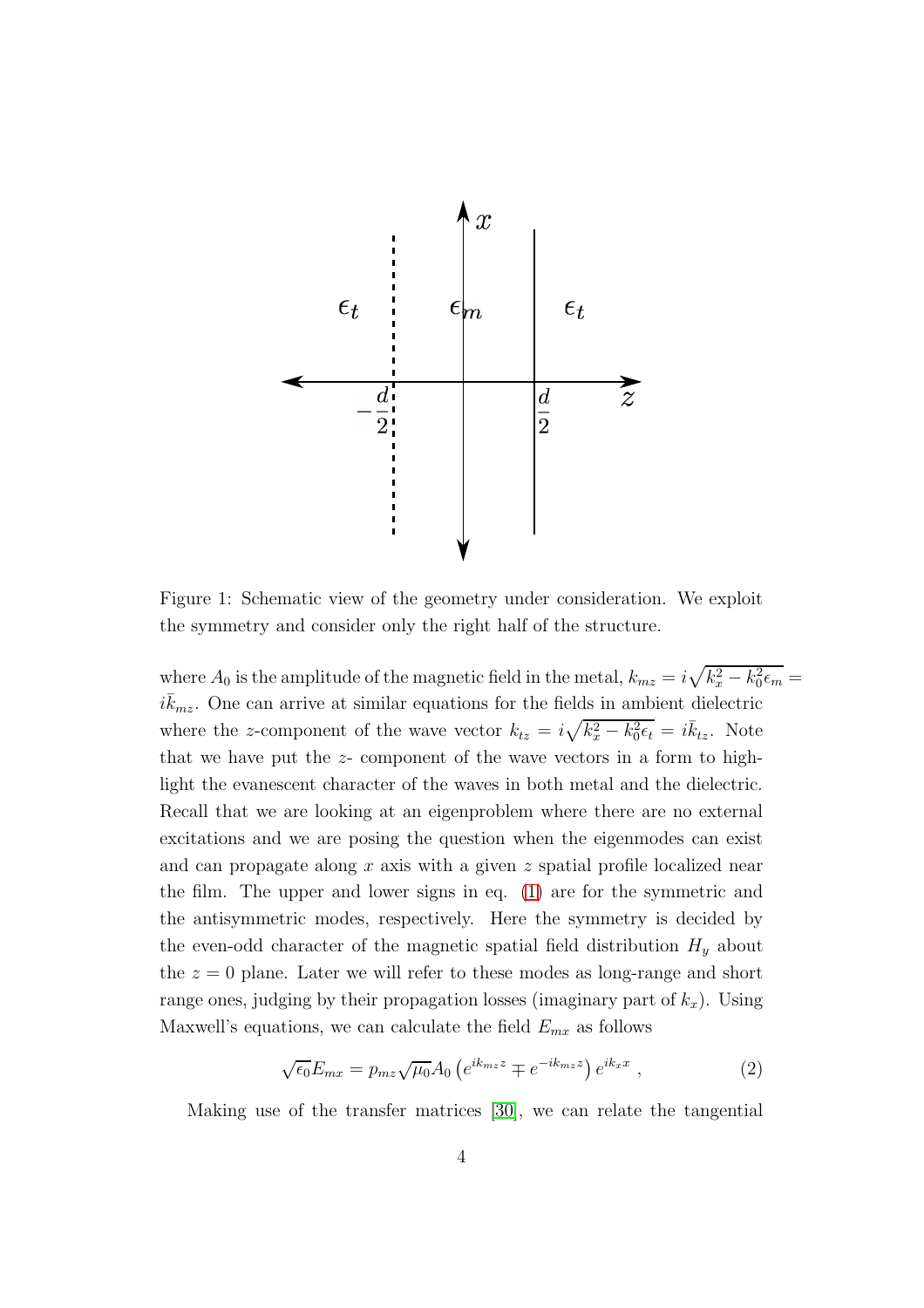components at  $z = 0$  and  $z = \frac{d}{2}$  to obtain

<span id="page-4-0"></span>
$$
\begin{pmatrix} 1 & \pm 1 \\ p_{mz} & \mp p_{mz} \end{pmatrix} \begin{pmatrix} \sqrt{\mu_0} A_0 \\ \sqrt{\mu_0} A_0 \end{pmatrix} = M_T \begin{pmatrix} 1 \\ p_{tz} \end{pmatrix} \sqrt{\mu_0} A_t , \qquad (3)
$$

where  $A_t$  is the amplitude of  $H_y$  in the dielectric,  $p_{mz} = \frac{k_{mz}}{k_0 \epsilon_m}$  $\frac{k_{mz}}{k_0\epsilon_m},\,p_{tz}=\frac{k_{tz}}{k_0\epsilon}$  $\frac{k_{tz}}{k_0\epsilon_t}$ . For our geometry (see figure [1\)](#page-3-0), the properties of the metal film are encoded in the transfer matrix

$$
M_T = \begin{pmatrix} \cos\left(\frac{k_{mz}d}{2}\right) & -\frac{i}{p_{mz}}\sin\left(\frac{k_{mz}d}{2}\right) \\ -ip_{mz}\sin\left(\frac{k_{mz}d}{2}\right) & \cos\left(\frac{k_{mz}d}{2}\right) \end{pmatrix} . \tag{4}
$$

As mentioned earlier, we get the symmetric and antisymmetric cases, by picking the upper and lower signs, respectively in eq. [\(3\)](#page-4-0). The transfer matrix equation (see eq. [\(3\)](#page-4-0)) gives us the dispersion relation as well as the amplitude relation for both the coupled modes. Using the upper sign in eq. [3](#page-4-0) we get the well known dispersion relation [\[30,](#page-14-9) [31\]](#page-14-10) for the symmetric case

$$
\epsilon_m k_{tz} + \epsilon_t k_{mz} \tanh\left(\frac{\bar{k}_{mz}d}{2}\right) = 0.
$$
 (5)

We can now use this dispersion relation to derive the amplitude of the transmitted magnetic field in the dielectric

$$
A_t^s = 2A_0 \cosh\left(\frac{\bar{k}_{mz}d}{2}\right) \tag{6}
$$

Using the lower sign, we get the dispersion relation and transmitted amplitude for the antisymmetric case [\[30,](#page-14-9) [31\]](#page-14-10):

$$
\epsilon_m k_{tz} + \epsilon_t k_{mz} \coth\left(\frac{\bar{k}_{mz}d}{2}\right) = 0 , \qquad (7)
$$

$$
A_t^a = -2A_0 \sinh\left(\frac{\bar{k}_{mz}d}{2}\right) \tag{8}
$$

Now that we know the dispersion and amplitude relations for both the coupled modes, we can proceed to calculate explicit expressions for the electric and magnetic fields and thus calculate the spin. In SI units, we define the spin angular momentum density carried by the light, which gives the local expectation of the spin operator as [\[14,](#page-13-11) [15\]](#page-13-12)

<span id="page-4-1"></span>
$$
\mathbf{s} = \frac{Im\left(\epsilon_0 \mathbf{E}^* \times \mathbf{E} + \mu_0 \mathbf{H}^* \times \mathbf{H}\right)}{4\omega} \,. \tag{9}
$$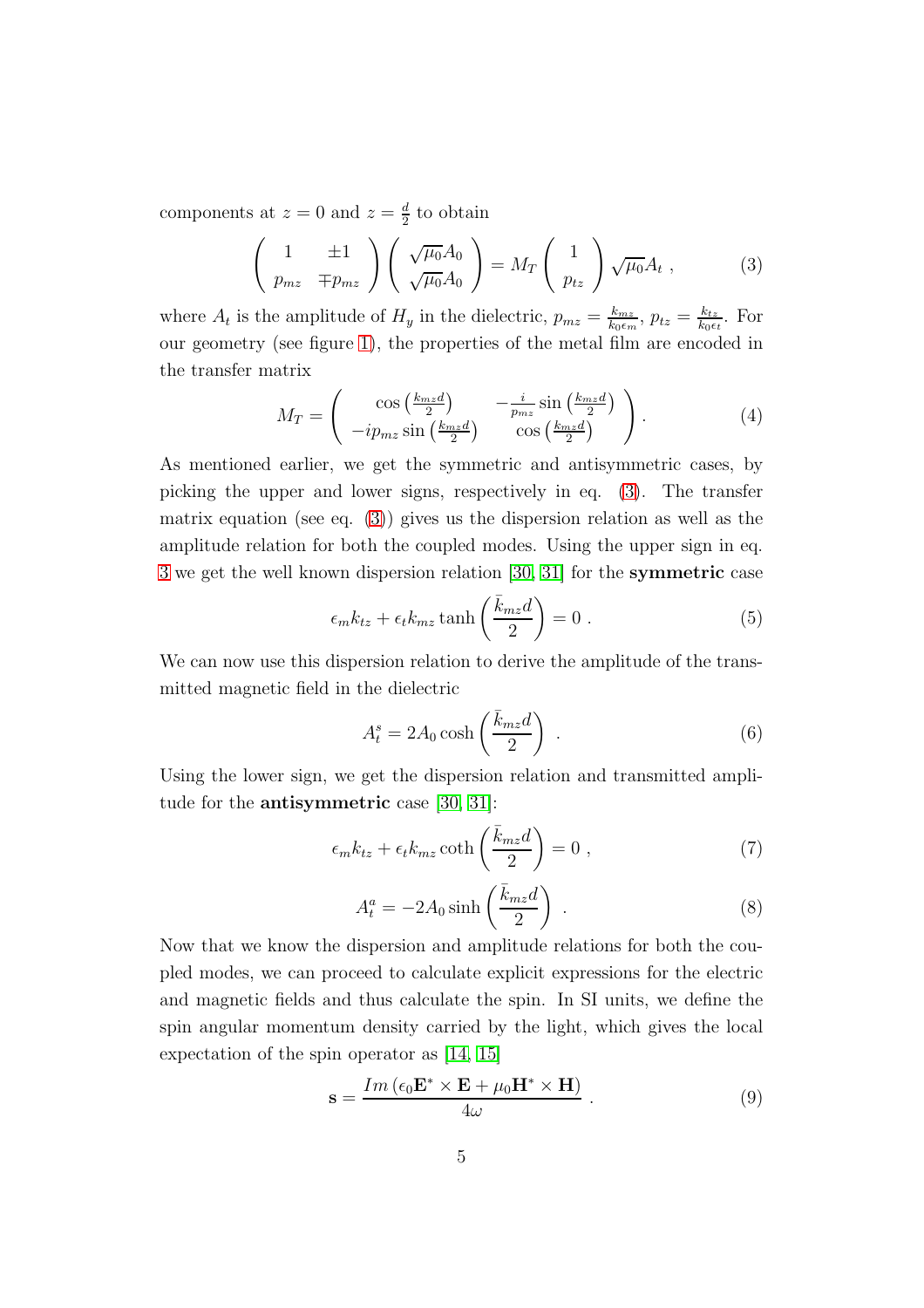#### 3 Numerical Calculations

In this section we present the results of our numerical calculations. For our calculations we have used two wavelengths  $\lambda = 633$  nm and  $\lambda = 1550$  nm. We use  $\epsilon_t = 1$  and  $\epsilon_m$  is calculated via spline interpolation from the data of Johnson and Christy [\[32\]](#page-14-11). But first, we have to deal with normalization in order to make our comparisons of the transverse spin for different wavelengths and metal film thicknesses d meaningful. We normalize the power flow into the system at  $x = 0$  to unity

$$
\int_{-\infty}^{\infty} P_x dz = 1.
$$
 (10)

Since spin is related to the spin part of the Poynting Vector as

<span id="page-5-0"></span>
$$
\mathbf{P}_s = c^2 \left( \nabla \times \mathbf{s} \right) , \qquad (11)
$$

the quantity

$$
\mathbf{s}' = \frac{\mathbf{s}c^2}{\int_{-\infty}^{\infty} P_x dz} \,,\tag{12}
$$

is dimensionless. We integrate  $P_x$  over z as the coupled plasmons propagate in the x direction localized in the metal film. Hereafter in this section, we refer to this normalized, dimensionless s' as the transverse spin.

We look first at the dispersion curves for the coupled surface plasmons for two different wavelengths:  $\lambda = 1.55 \mu m$  and  $\lambda = 0.633 \mu m$ . figure [2](#page-6-0) clearly shows that compared to  $\lambda = 1.55 \mu m$  we get stronger coupling for a given d at  $\lambda = 0.633 \mu$ m. Also, from figure [2\(](#page-6-0)b) we can see that the antisymmetric mode has higher values for the imaginary part of  $k_x$  compared to the symmetric mode. Thus the antisymmetric plasmon will decay faster than the symmetric plasmon while propagating along  $x$ . Thus the antisymmetric plasmon is called short range (SR) plasmon and the symmetric plasmon is called a long range (LR) plasmon.

As mentioned earlier, we are dealing with TM-polarized waves and the single magnetic field component has no contribution to the transverse spin. Any transverse spin would therefore have its origin in the rotation of the electric field. We now look at the electric field and how it behaves in the  $x - z$  plane which is the plane of incidence. First we look at the fields for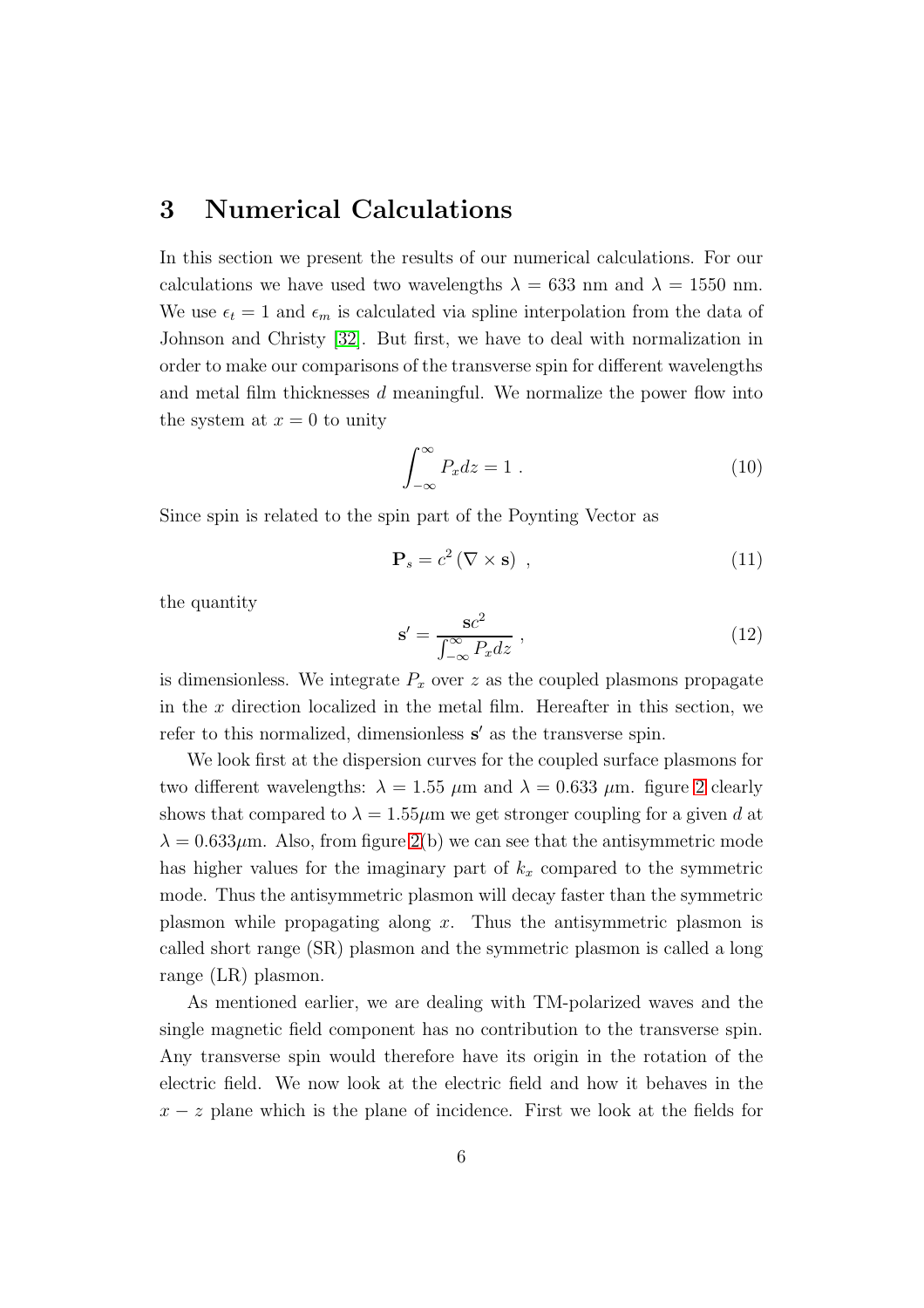

<span id="page-6-0"></span>Figure 2: (a) Dispersion curve: Shows the real part of  $k_x$  as a function of d. The solid line is for the antisymmetric mode  $\lambda = 1.55 \mu m$ . The dashed line is for the symmetric mode at the same wavelength. The dotted line is for the antisymmetric mode at  $\lambda = 0.633 \mu$ m. The dashed-dotted line is for the symmetric mode at the same wavelength. (b) is the same as  $(a)$  except that it shows the imaginary part of  $k_x$ .

 $\lambda = 0.633 \mu$ m. We see that as we move in the x direction, the electric field rotates. The period of the rotation is much less for the antisymmetric mode compared to the symmetric mode. This is because of the higher value of the real part of  $k_x$  in the antisymmetric mode. We also see that the field decays as we move along  $x$ . This is due to the high value of the imaginary part of  $k_x$  in the antisymmetric mode.

In figure [4](#page-8-0) we look at the electric field for  $\lambda = 1.55 \mu m$  and for  $d =$ 0.002  $\mu$ m. Note that we used a smaller thickness of metal ( $d = 0.002 \mu$ m) in order to have appreciable decay of the SR mode with  $\lambda = 1.55 \mu m$  as compared to  $\lambda = 0.633 \ \mu \text{m}$  (compare the scales of the imaginary part of  $k_x$ ) in figures  $2(a)$  and  $2(b)$ ). Again we see properties similar to figure [3.](#page-7-0) The field rotates faster in the antisymmetric case compared to the symmetric case and the fields also decay as we move along  $x$ . The reasons are again appreciable difference in the value of the real and imaginary parts of  $k_x$  for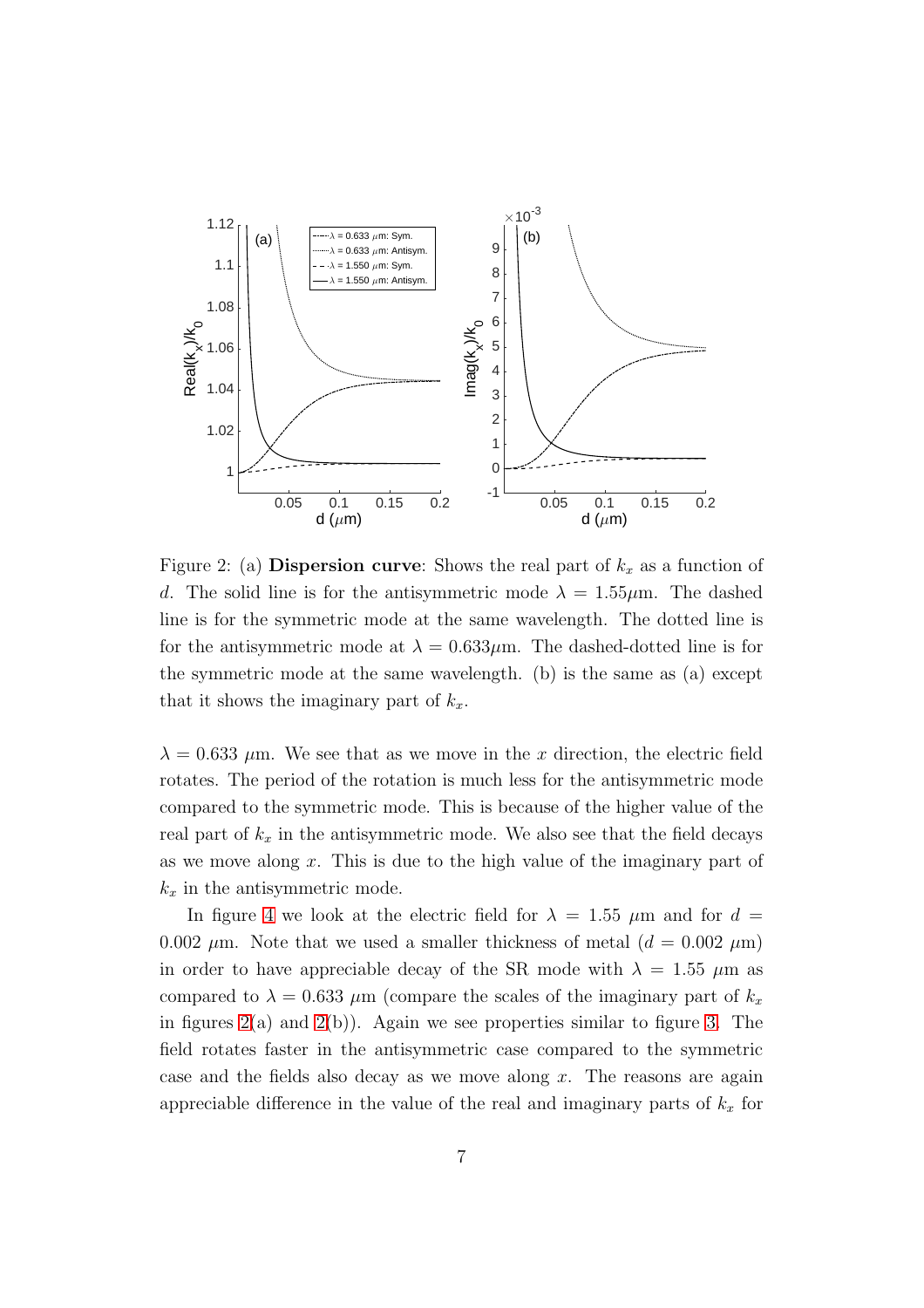

<span id="page-7-0"></span>Figure 3: Electric Field in the plane of incidence for  $\lambda = 0.633 \mu m$  and  $d = 0.006 \mu$ m. (a) and (b) show the field distribution for the symmetric and antisymmetric modes, respectively.

the symmetric and antisymmetric modes.

Since we know that the rotation of the fields in a plane gives rise to the spin angular momentum along the axis of rotation, we realise that the rotation of the fields in the  $x - z$  plane should give rise to a spin angular momentum along  $y$ . As shown in our analytic calculations for the lossless case in the next section, the numerical calculations for the lossy case also show that there is a transverse spin along the  $y$  axis. Also, we must note here that the sense of rotation of the electric field changes across the metaldielectric interface. Therefore the transverse spin density should change sign across the interface.

Now that we know to expect transverse spin from the electric field distribution, we look at the change in the transverse spin density of the modes as we change the strength of the coupling. The transverse spin is calculated at the metal-dielectrc interface. We see that the transverse spin increases rapidly at small values of the metal film thickness  $d$  for the antisymmetric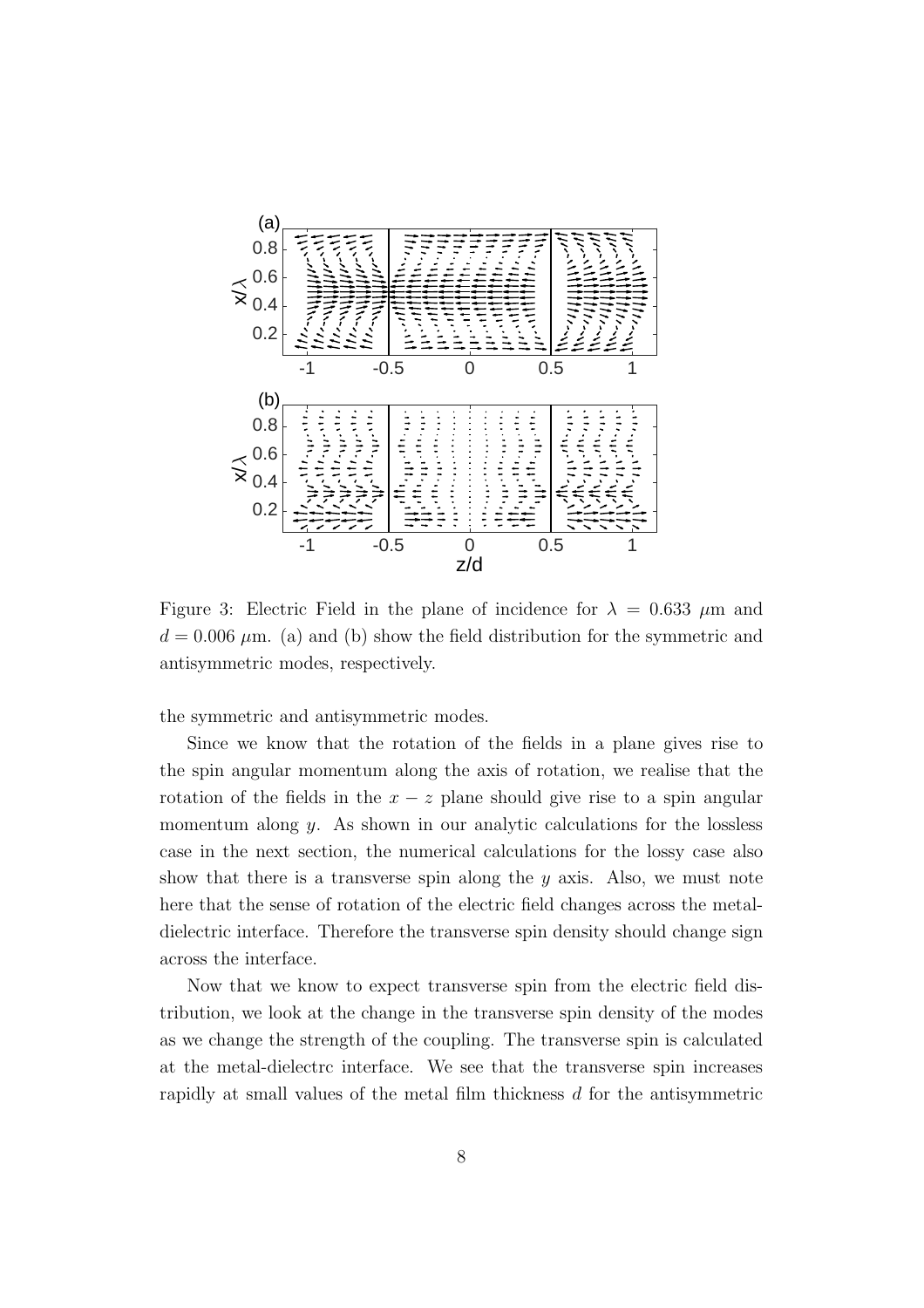

<span id="page-8-0"></span>Figure 4: Electric Field in the plane of incidence for  $\lambda = 1.55 \mu m$  and  $d = 0.002 \mu$ m. (a) and (b) show the field distribution for the symmetric and antisymmetric modes, respectively.

(SR) mode. As expected, the transverse spin also changes sign across the metal-dielectric interface.

The behaviour of the transverse spin mimics thats of the dispersion curve. At small values of d, the transverse spin is distinct for the symmetric and antisymmetric modes. At larger values of d, in a manner akin to the dispersion curves, the spin for the symmetric and the antisymmetric modes become equal. Given that the transverse spin for the two cases is dependent on  $k_x$ , this behaviour may be expected and is clearly seen in figure [5.](#page-9-0) From figure [5](#page-9-0) we note that the difference in the transverse spin density between the symmetric and antisymmetric modes increases with stronger coupling (smaller values of metal film thickness  $d$ ). However, the difference is more pronounced at larger values of d for smaller wavelengths. As stated earlier,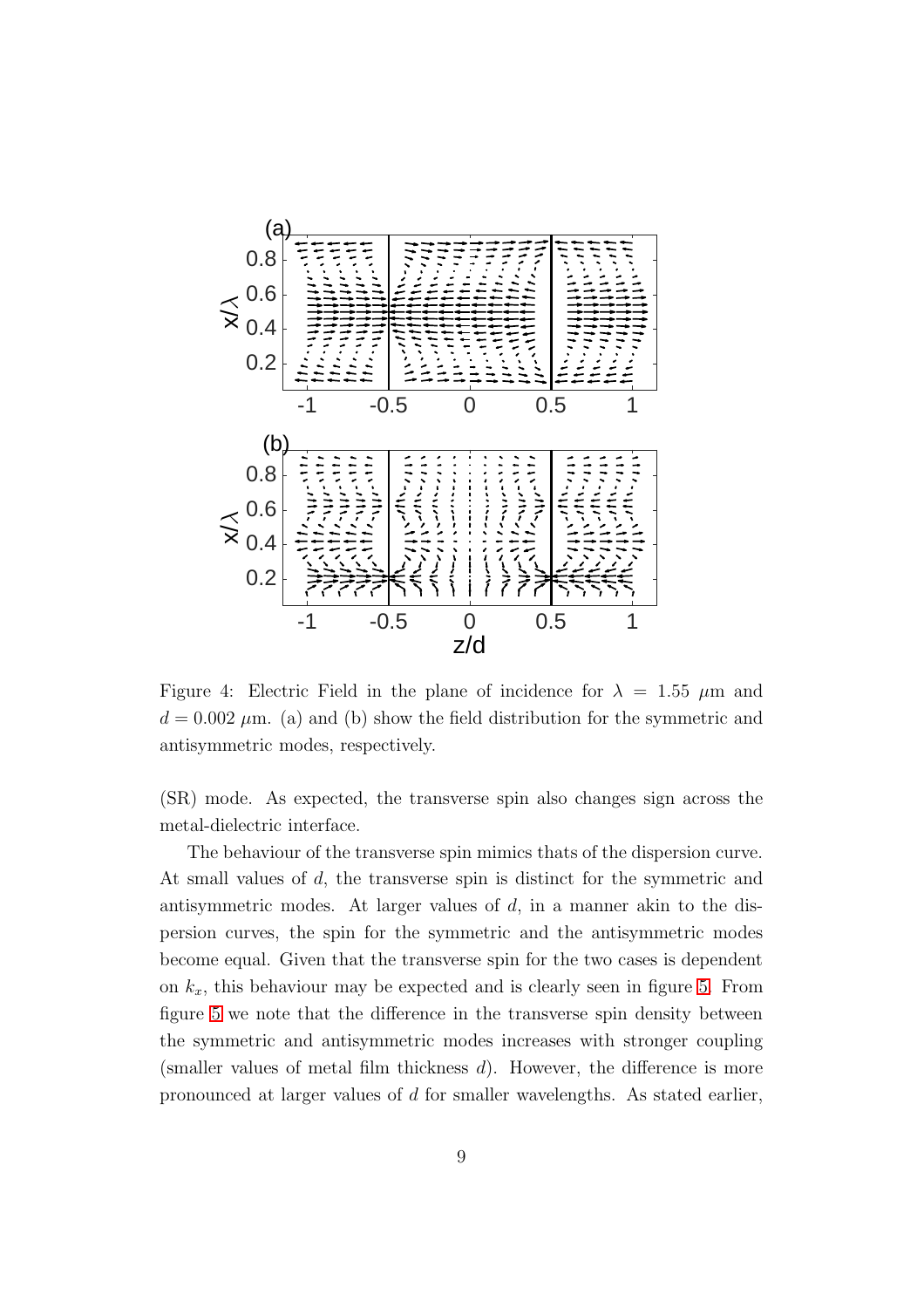

<span id="page-9-0"></span>Figure 5: (a) Transverse spin density in the metal at  $z = \frac{d}{2}$  as a function of metal film thickness d. The solid line is for the antisymmetric mode  $\lambda =$  $1.55\mu$ m. The dashed line is for the symmetric mode at the same wavelength. The dotted line is for the antisymmetric mode at  $\lambda = 0.633 \mu$ m. The dasheddotted line is for the symmetric mode at the same wavelength. (b) is the same as (a) but now the transverse spin in calculated in the dielectric.

from figure [2](#page-6-0) we saw that the coupling is stronger for larger  $d$  at smaller wavelength. Thus, we can conclude that the difference in the transverse spin between the coupled modes is directly related to the strength of the coupling. Stronger coupling leads to a greater difference in the transverse spin between the coupled modes.

### 4 Analytical Results for the Lossless Case

In this section we present explicit analytical results for having a better insight into the underlying physics. In order to be able to arrive at analytic expressions for the transverse spin angular momentum density, we use a specific assumption [\[9\]](#page-13-6). We assume that we are working with media, where the permittivitties under consideration are all real. As a consequence of ignoring ohmic losses in metals the calculations get drastically simplified with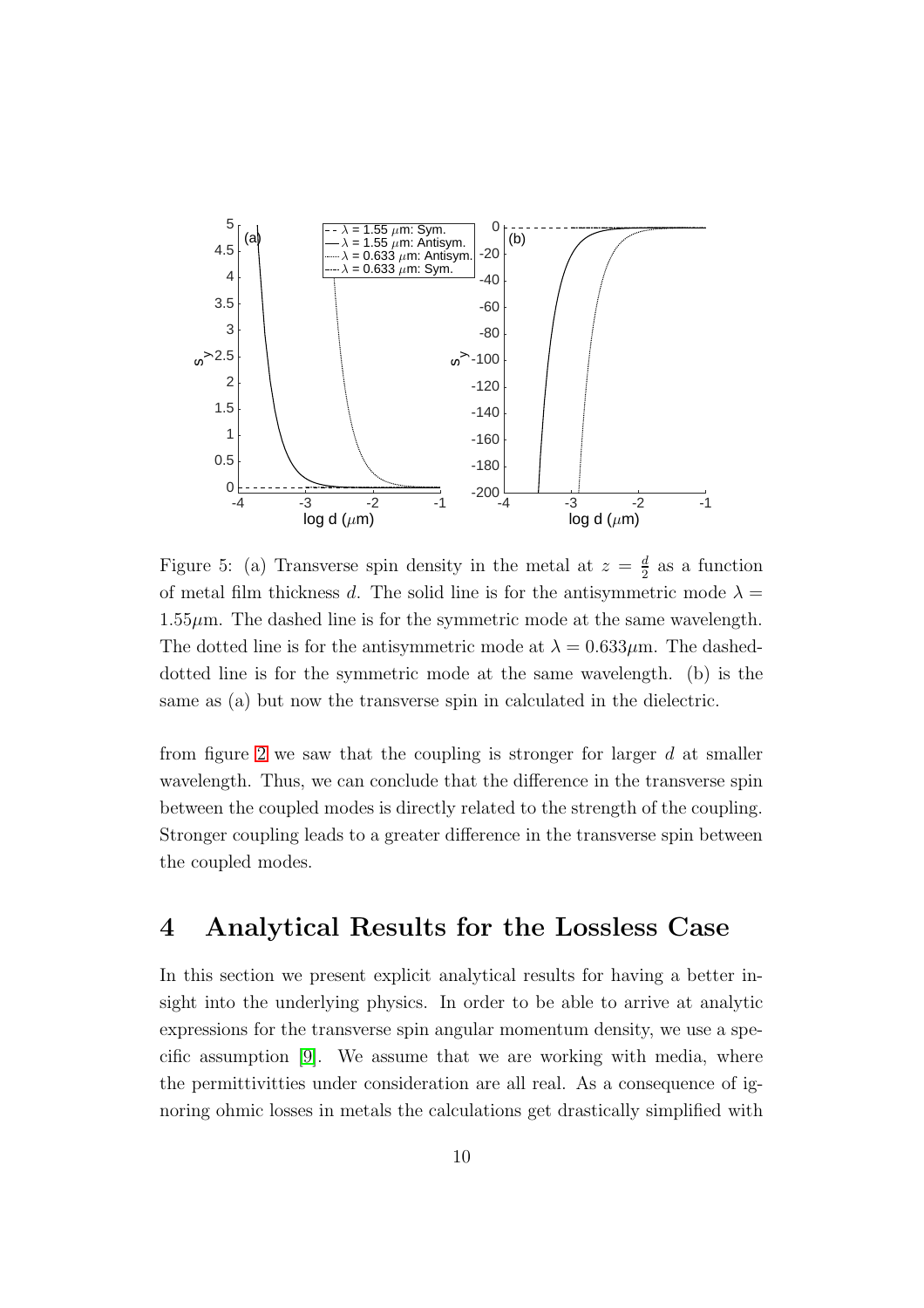purely imaginary propagation constant in metal. It is to be noted that here we present results without any normalisation. Thus the results contain unknown constant amplitude  $A_0$ , which was earlier fixed by the normalization constraint given by eq. [\(11\)](#page-5-0).

We start with the symmetric case. The electric and magnetic fields in the metal are as follows

<span id="page-10-0"></span>
$$
\mathbf{H}_{m}^{s} = 2A_0 \cosh\left(\bar{k}_{mz}z\right) e^{ik_x x} \hat{y} \tag{13}
$$

<span id="page-10-1"></span>
$$
\mathbf{E}_m^s = \frac{A_0}{\omega \epsilon_m \epsilon_0} \left[ -2i \bar{k}_{mz} \sinh \left( \bar{k}_{mz} z \right) \hat{x} - 2k_x \cosh \left( \bar{k}_{mz} z \right) \hat{z} \right] e^{ik_x x} \,. \tag{14}
$$

From eq. [\(13\)](#page-10-0) we can see that the magnetic field distribution inside the metal for the symmetric mode has cosh dependence on z and thus is symmetric. The electric and the magnetic fields in the dielectric can be expressed as

$$
\mathbf{H}_d^s = 2A_0 \cosh\left(\frac{\bar{k}_{mz}d}{2}\right) e^{ik_x x} e^{-\bar{k}_{tz}\left(z - \frac{d}{2}\right)} \hat{y} \,,\tag{15}
$$

<span id="page-10-2"></span>
$$
\mathbf{E}_m^s = \frac{2A_0 \cosh\left(\frac{\bar{k}_{mz}d}{2}\right)}{\omega \epsilon_t \epsilon_0} \left[i\bar{k}_{tz}\hat{x} - k_x\hat{z}\right] e^{ik_x x} e^{-\bar{k}_{tz}\left(z - \frac{d}{2}\right)} \,. \tag{16}
$$

The point to be noted is the phase lag between the x and z component of the electric field vector (see eqs. [\(14\)](#page-10-1) and [\(16\)](#page-10-2) in the symmetric and antisymmetric modes. This creates a polarization ellipse in the plane of incidence and gives rise to a spin angular momentum perpendicular to it.

It is to be noted that since we are dealing with TM-polarized waves, there is no helicity dependent spin. The only spin we get is the aforementioned helicity independent transverse spin [\[9,](#page-13-6) [7,](#page-13-4) [10,](#page-13-7) [17\]](#page-13-14). Because of the TM character of the incident fields there is no magnetic field contribution to the spin angular momentum density (H has only one non-zero component along the y-direction). Thus the only contribution to the transverse spin is due to the electric fields rotating in the plane of incidence due to the phase lag between the x and z components. following eq.  $(9)$ , one can write down the transverse spin density in the metal as

<span id="page-10-3"></span>
$$
\mathbf{s}_m^s = \frac{k_x \bar{k}_{mz}}{\omega^3 \epsilon_0 \epsilon_m^2} |A_0|^2 \sinh\left(2\bar{k}_{mz}z\right) \hat{y} \,,\tag{17}
$$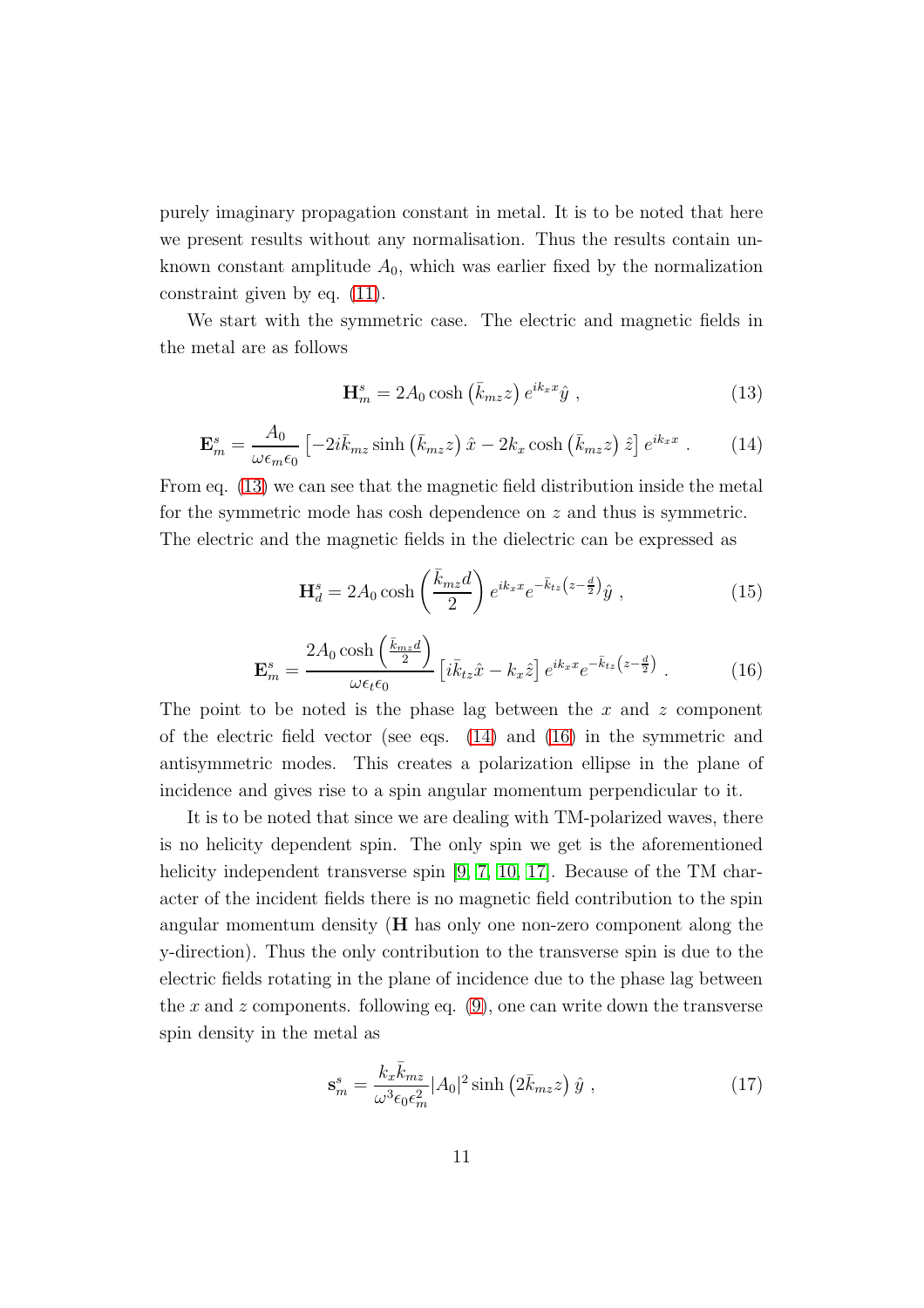while transverse spin density in the dielectric is given by

$$
\mathbf{s}_d^s = \frac{-2|A_0|^2 \cosh^2\left(\frac{\bar{k}_{mz}d}{2}\right)}{\omega^3 \epsilon_0 \epsilon_t^2} k_x \bar{k}_{tz} e^{-2\bar{k}_{tz} \left(z - \frac{d}{2}\right)} \hat{y} \tag{18}
$$

We now look at the antisymmetric case. The electric and the magnetic fields in the metal can be written as

$$
\mathbf{H}_{m}^{a} = -2A_{0}\sinh\left(\bar{k}_{mz}z\right)e^{ik_{x}x}\hat{y},\qquad(19)
$$

<span id="page-11-0"></span>
$$
\mathbf{E}_{m}^{a} = \frac{A_{0}}{\omega \epsilon_{m} \epsilon_{0}} \left[ -2i\bar{k}_{mz} \cosh\left(\bar{k}_{mz}z\right)\hat{x} + 2k_{x} \sinh\left(\bar{k}_{mz}z\right)\hat{z} \right] e^{ik_{x}x} . \tag{20}
$$

Similar expressions for the electric and the magnetic fields in dielectric are given by

$$
\mathbf{H}_d^a = -2A_0 \sinh\left(\frac{\bar{k}_{mz}d}{2}\right) e^{ik_x x} e^{-\bar{k}_{tz}\left(z - \frac{d}{2}\right)} \hat{y} \tag{21}
$$

<span id="page-11-1"></span>
$$
\mathbf{E}_d^a = \frac{2A_0 \sinh\left(\frac{\bar{k}_{mz}d}{2}\right)}{\omega\epsilon_t\epsilon_0} \left[-i\bar{k}_{tz}\hat{x} + k_x\hat{z}\right] e^{ik_x x} e^{-\bar{k}_{tz}\left(z - \frac{d}{2}\right)}\,. \tag{22}
$$

For the antisymmetric mode as well there is again a phase lag between the x and z components of the electric field (see eqs.  $(20)$  and  $(22)$ ) which leads to the transverse spin. Finally the transverse spin density in the metal for the antisymmtric mode is given by

<span id="page-11-2"></span>
$$
\mathbf{s}_m^a = \frac{k_x \bar{k}_{mz}}{\omega^3 \epsilon_0 \epsilon_m^2} |A_0|^2 \sinh\left(2\bar{k}_{mz}z\right) \hat{y} , \qquad (23)
$$

while for dielectric it can be written as

$$
\mathbf{s}_d^a = \frac{-2|A_0|^2 \sinh^2\left(\frac{\bar{k}_{mz}d}{2}\right)}{\omega^3 \epsilon_0 \epsilon_t^2} k_x \bar{k}_{tz} e^{-2\bar{k}_{tz} \left(z - \frac{d}{2}\right)} \hat{y} \ . \tag{24}
$$

It is to be noted that even though the expressions for the transverse spin in the metal is the same for both the symmetric and the antisymmetric modes (see eqs. [\(17\)](#page-10-3) and [\(23\)](#page-11-2)), it does not imply that the transverse spin is identical for the two cases. It depends in the value of  $k_x$  for a given mode which is strongly dependent on the strength of coupling. Thus, for strong coupling (small values of d), there is a large difference in the value of  $k_x$ (and consequently in  $s_m$  and  $s_d$ ) in the symmetric and antisymmetric modes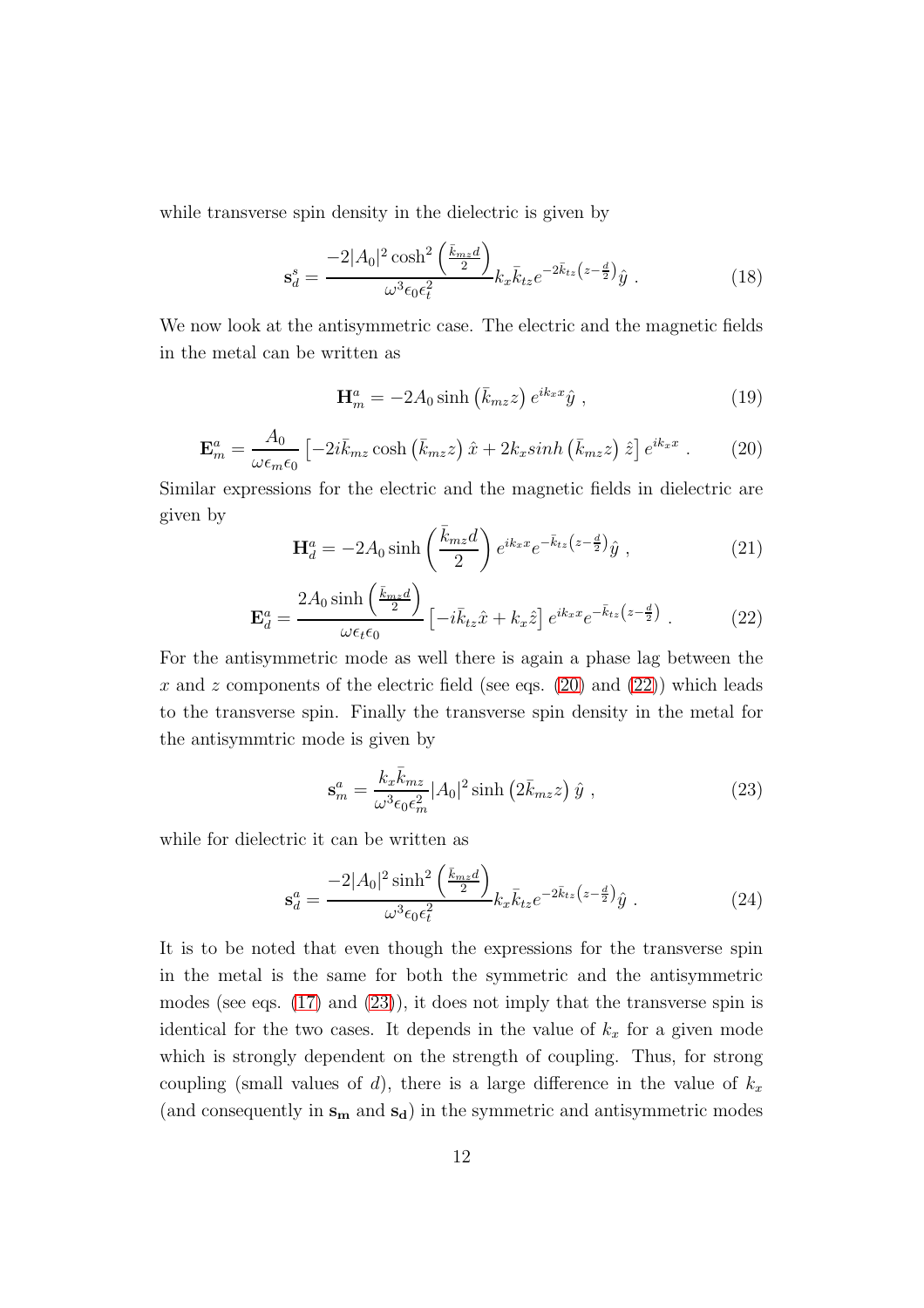(see figure [2\)](#page-6-0). The other important aspect that needs attention is the loss of distinction between the coupled modes in the context of propagation losses, since both of them are now lossless. In other words the nomenclature longand short- range looses its meaning.

#### 5 Conclusion

We have studied transverse spin in the context of coupled surface plasmons and show that the transverse spin is dependent on the symmetry and on the character of the modes, i.e., whether they are short range or long range. We note that for stronger coupling between the two interface plasmons, the difference in the transverse spin between the modes becomes more apparent. The transverse spin increases rapidly for small thicknesses in the short range mode for its more pronounced propagation losses. In contrast to some previous studies on transverse spin with single-interface plasmons, all numerical calculations are carried out retaining the loss effects in metal with the Johnson-Christie data. Analytical calculation for the lossless case clearly reveals the origin of the transverse spin in both the coupled modes. Our results agree with the fact that the transverse spin is dependent on the phase difference between the different components of the electric field. The short range mode has a large imaginary component of the wavevector and from the transversality condition, it follows that the imaginary part of the longitudinal component of the electric field will be large. Thus, we see large transverse spin for the short range mode. However, this large extraordinary transverse spin has to be measured at a very short distance within which the mode can survive.

## <span id="page-12-0"></span>References

- <span id="page-12-1"></span>[1] L Allen, M W Beijersbergen, R J C Spreeuw, J P Woerdman, Phys Rev A. 45, 8185 (1992)
- [2] L Allen, M Padgett, Contemporary Physics 41(5), 275(2000)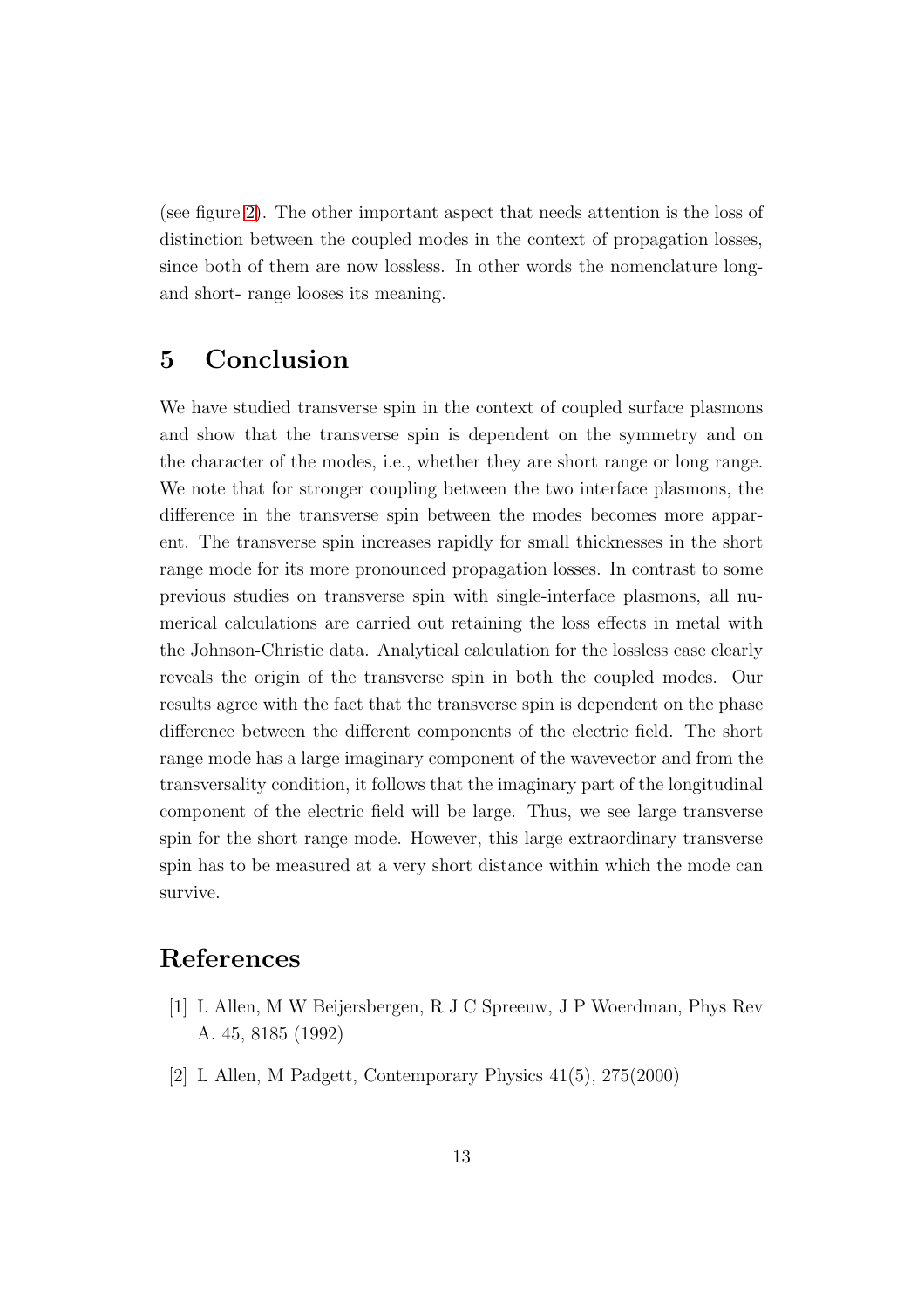- <span id="page-13-1"></span><span id="page-13-0"></span>[3] A. Aiello, Norbert Lindlein, Christoph Marquardt, and Gerd Leuchs, Phys. Rev. Lett. 103, 100401 (2009)
- <span id="page-13-2"></span>[4] K Y Bliokh, F Nori, Physics Reports 592, 1(2015)
- <span id="page-13-3"></span>[5] K Y Bliokh, F J Rodriguez-Fortuno, F Nori, A V Zayats, Nat. Photon. 9(12), 796 (2015)
- <span id="page-13-4"></span>[6] A. Aiello, P. Banzer, M. Neugebauer and G. Leuchs, Nat. Photon. 9, 789 (2015)
- <span id="page-13-5"></span>[7] K Y Bliokh, A Y Bekshaev, F Nori, Nat. Commun. 5 (2014)
- <span id="page-13-6"></span>[8] M Neugebauer, T Bauer, A Aiello, P Banzer, Phys Rev Lett. 114, 063901 (2015)
- <span id="page-13-7"></span>[9] K Y Bliokh, F Nori, Phys Rev A. 85, 061801 (2012)
- <span id="page-13-8"></span>[10] K Y Bliokh, D Smirnova, F Nori, Science 348(6242), 1448(2015)
- <span id="page-13-9"></span>[11] D O Connor, P Ginzburg, F J Rodriguez-Fortuno, G A Wurtz, A V Zayats, Nat. Commun. 11, 5 (2014)
- <span id="page-13-10"></span>[12] T V Mechelen, Z Jacob, Optica 3(2), 118(2016)
- <span id="page-13-11"></span>[13] F J Belinfante, Physica 7(5), 449(1940)
- <span id="page-13-12"></span>[14] M V Berry, J. Opt. A: Pure and Applied Optics. 11 (2009)
- <span id="page-13-13"></span>[15] A Aiello, M V Berry, J. Opt. 17, 062001 (2015)
- <span id="page-13-14"></span>[16] M Antognozzi, C R Bermingham, R L Harniman, S Simpson, J Senior, R Hayward, et al., Nat. Phys. (2016)
- <span id="page-13-15"></span>[17] A Y Bekshaev, K Y Bliokh, F Nori, Phys Rev X 5, 011039 (2015)
- <span id="page-13-16"></span>[18] A Aiello, P Banzer, J. Opt. 18, 085605 (2016)
- <span id="page-13-17"></span>[19] M H Alizadeh, B M Reinhard, Opt Express 24(8), 8471(2016)
- [20] W Wan, Y D Chong, L Ge H Noh, A D Stone, H Cao, Science 331, 889 (2011)